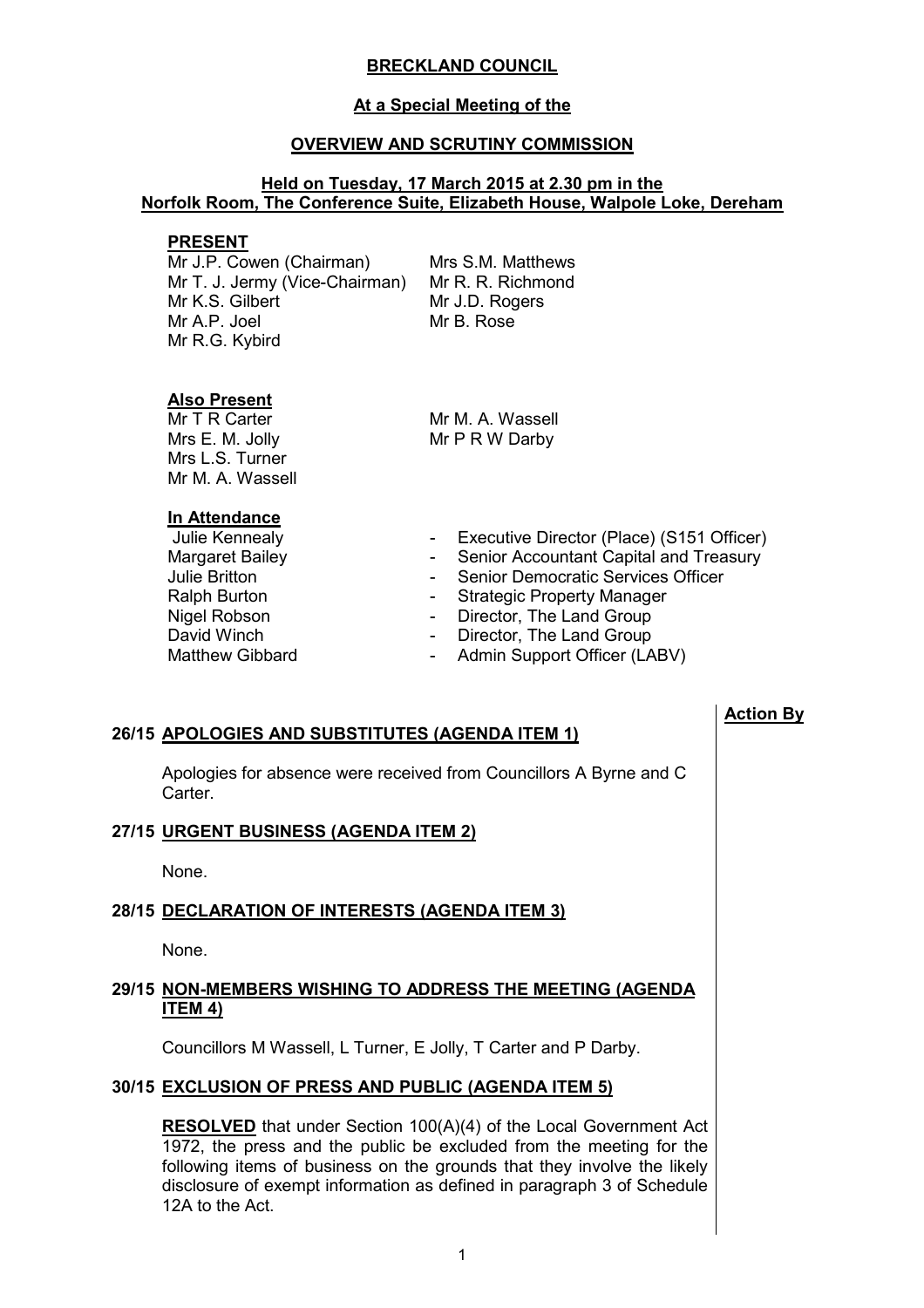#### **31/15 LABV TASK & FINISH GROUP REPORT AND PRESENTATION BY LAND GROUP (AGENDA ITEM 6)**

 Nigel Robson and David Winch both Directors of the Land Group were welcomed to the meeting. They had been invited to the meeting to provide Members with a short presentation highlighting the background of Land Group, its achievements and how they perceived their role going forward.

The Land Group had been set up in 2000. Since its foundation, the company had worked extensively with NHS Trusts, educational establishments and commercial businesses. A number of schemes that The Land Group had financed and project managed were highlighted.

In terms of the LABV role, The Land Group would add real value for money in relation to planning, strategy and development management. It also had key financial skills in the day to day running of a Company and would be acting as a critical friend to the Council taking into account the Council's views and objectives. In terms of communication, The Land Group would be responsible for getting all information in relation to the LABV projects out into the public arena. All stakeholders needed to be involved whilst taking into account the key messages of the LABVs vision and project aims. The proposed methods of communication were highlighted.

The Land Group would become the guardian of Breckland Council's and the LABVs reputation and was very much looking forward to working with the Council over the coming years.

The Chairman explained that a number of Members present had met on a number of occasions as the LABV Task & Finish (T&F) Group. One of the questions asked had been why the Land Group was so interested in working with the Council and for a relatively small deal. Mr Robson stated that The Land Group was used to working with public authorities and it had been attracted to the long term partnership with Breckland Council bringing with it high calibre skills with the projects proposed.. The Leader of the Council pointed out that if the initial three projects went well the partnership would continue.

Councillor Jolly asked the Land Group to explain how it would manage costs and remain within budget and how it would manage delivery and timing. Additionally, given that the Company was such a small group she asked how it would manage resilience in terms of its personnel, and if there was a plan B. In terms of management, costs, risks, timing and delivery, Members were informed that The Land Group had a sophisticated risk management system in place that could identify any pitfalls and managed such issues throughout the process. Mr Winch said that he was very proud of the Company's past history; this was all about understanding where the pitfalls were and identifying them in the early stages. Mr Robson stated that this was also about a partnership approach too – any issues that were identified early could be managed and rectified. As far as a plan B was concerned, the Land Group had a large supply chain of personnel to supplement its services and all would be aware of the peaks and troughs to meet those demands.

In response to a question about whether the Company was interested in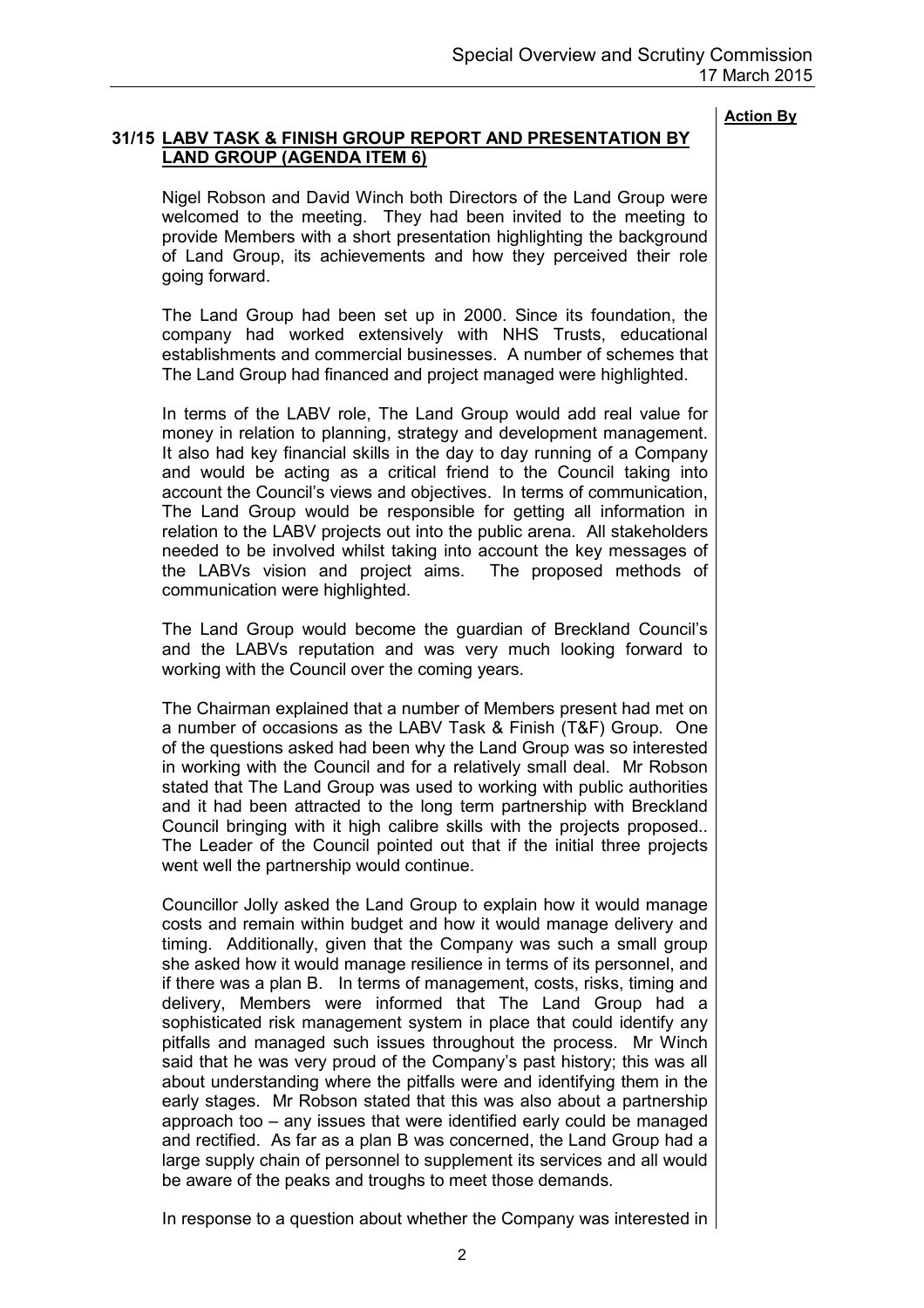expanding its work outside of the Breckland area, Mr Robson explained that the pure purpose of the LABV was to exploit the Council's land and assets in Breckland for the residents of Breckland. The Leader of the Council reminded Members that the only projects that were dedicated to this LABV were Riverside, Mileham and Attleborough; however, looking ahead, there was nothing to stop the Council buying other land and property in or out of the Breckland area. The Executive Director of Place & S151 Officer stated that when it came to the next reiteration another Business Plan would have to be produced for the next phase and approved by Full Council.

In relation to Riverside, the Vice-Chairman had been pleased to see the presentation slide in relation to communication and asked the Directors of the Land Group if they were aware of the issues that had occurred with regard to the bus station and further asked if they had ever experienced hostile communities in the past. Mr Robson said that he was aware of some of the background controversy but in terms of the LABV process, communication would be dealt with in a variety of ways reflecting what the community wanted in Thetford. The construction contractor would also be involved in the community buy in. He was pleased to point out that the Land Group had never had much negativity in terms of its development schemes in the past.

Councillor Jolly referred to the retail site the other side of the river and asked if phase 1 of the Riverside development would involve collaboration with those land/business owners. Mr Robson felt that this LABV was unique but it was also about how you could use what was being done for beneficial change.

In response to a concern about the Attleborough timeline, Members were informed that the timeline was flexible as it was dependent on when the school moved out.

The Chairman thought that meeting the Land Group had been very helpful and thanked Mr Robson and Mr Winch for providing the Commission with a very interesting presentation.

Mr Robson and Mr Winch left the meeting.

The Chairman of the LABV T&F Group took Members through the key points made at the T&F Group meetings. The Minutes from these meetings had been attached to the agenda, also included was a question and answer paper. The T&F Group had looked very thoroughly into the finances and very good advice had been received. The main focus had been in relation to the risk register for Riverside and the T&F Group had been satisfied that the proper process had been followed to minimise any risk.

The Chairman asked if Land Group's Risk Management system was compatible. The Executive Director of Place & S151 Officer stated that she had looked at Land Group's risk approach with envy and was more than happy with its integrated risk management system.

In response to a question about the ownership of Breckland Bridge Ltd, Members were informed that the Directors would run the company on behalf of the shareholders. The Business Plan was quite different as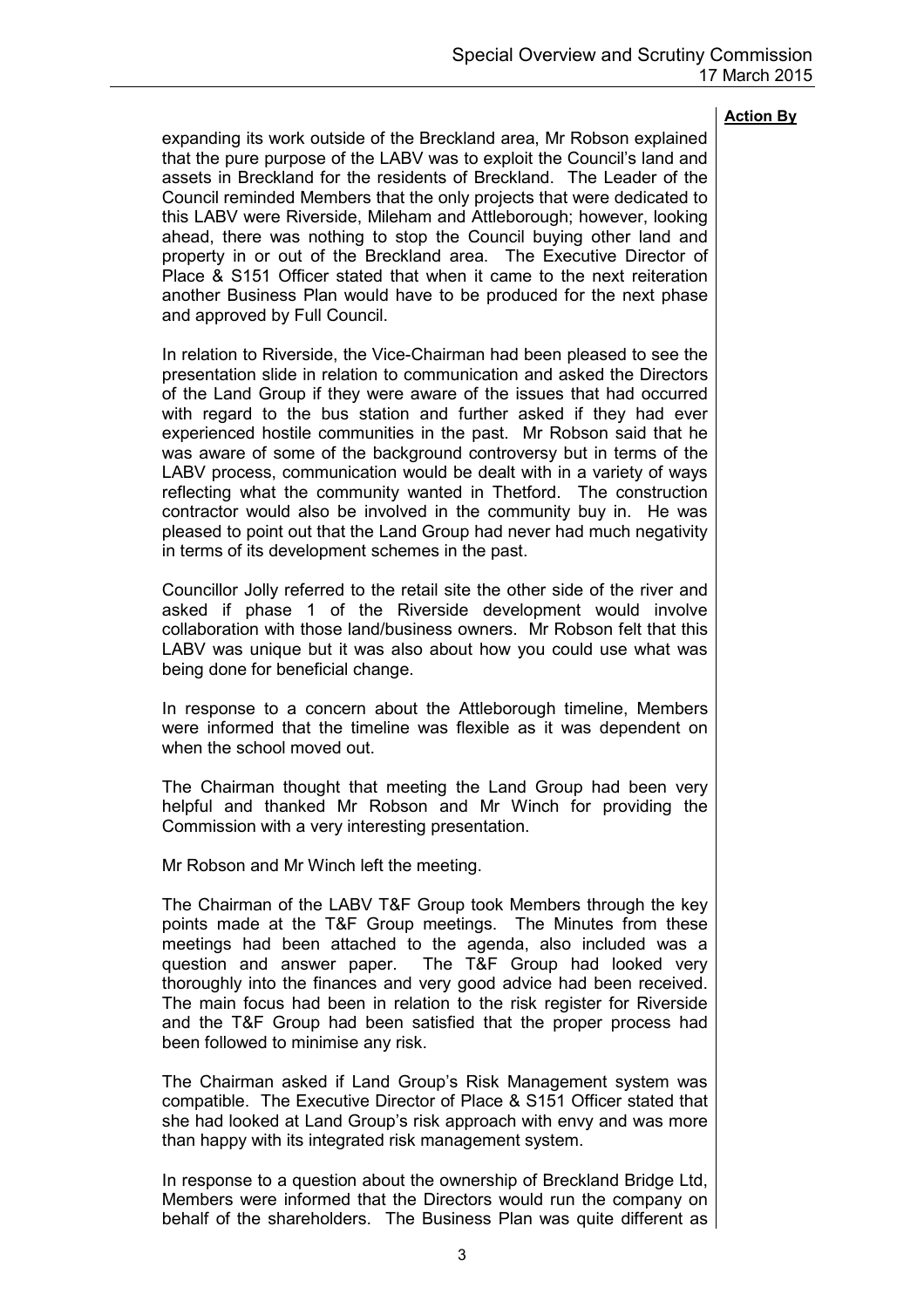this would need Full Council approval.

The Chairman raised a concern in relation to shareholders' voting rights and who would have the casting vote. The Executive Director of Place & S151 Officer advised that considerable provision had been made around such matters.

In response to a question about property ownership, Members were informed that Riverside would remain as a Breckland Council asset but in terms of the housing, these would be sold and the monies would be split accordingly.

Councillor Gilbert asked about Riverside in relation to the difference between what it would be worth and what it cost. The Chairman stated that Breckland Council would still own the site once developed. Riverside was more about the regeneration of Thetford which was the Council's public responsibility.

The project management fee was highlighted. This was seen to be a gesture of goodwill on Land Groups' behalf which the Chairman thought gave the scheme more viability.

The governance arrangements were explained and these would be appended to the Full Council report. One of the suggestions within the report was for the internal LABV Board to continue for 12 months to receive and consider the progress reports from the approved Business Plan. The LABV Board could then report to Full Council on specific milestones. This process would provide a safety net in the Council's performance management system through the quarterly performance reports that were currently reported to Cabinet. It was agreed that the LABV Board should monitor progress and it was suggested that the Overview & Scrutiny Commission should assess on an annual basis. The Executive Director of Place & S151 Officer thought that the presence of a LABV Board and an annual presence of the Commission would provide a well rounded picture.

The Chairman of the T&F Group asked if there would be a need for a future Project Group once the three sites had been completed. Members were informed that before the end of this Business Plan period, further Business Plan proposals would be developed by the Company Directors and the LABV Board could be the arena to receive the draft Business Plan and then report back to Full Council.

Members' attention was drawn to the recommendation in the forthcoming Full Council report. The Chairman of the T&F Group felt that it needed to be phrased appropriately in order to be flexible. The Senior Accountant for Capital & Treasury advised that advice had been sought from the Council's Treasury Management Advisors. The recommendation was read aloud. The Chairman was convinced that the recommendation was indeed correct. He then quoted Councillor Jordan's and Councillor Borrett's remarks made at the previous T&F Group meeting: "probably the best piece of work the Council has ever done" - "the risks have been identified and there is a plan in place to manage risks – the key is how they are going to be dealt with as and when they arise".